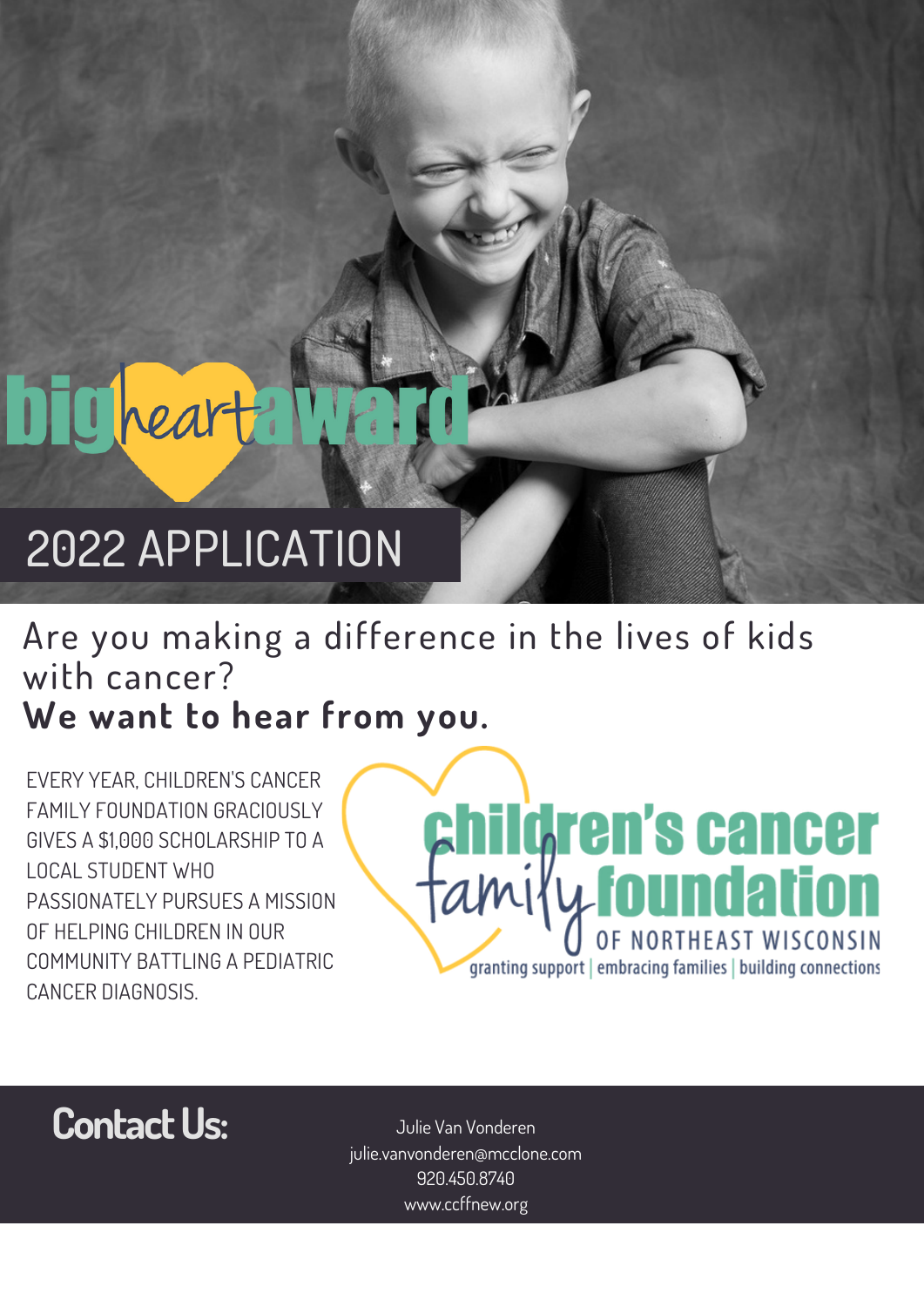Children's Cancer Family Foundation Big Heart Award Application 2022



### **APPLICANT INFORMATION**

#### **PARENTS/GUARDIANS OF APPLICANTS UNDER THE AGE OF 18 MUST SIGN AND RETURN THE ATTACHED CONSENT FORM.**

| Applicant Name:      |        | Today's Date: |      |
|----------------------|--------|---------------|------|
| <b>Phone Number:</b> |        | Address:      |      |
| Email:               |        | City:         |      |
| School:              | Grade: | State:        | Zip: |

#### **PLEASE WRITE AN ESSAY OR CREATE A YOUTUBE VIDEO AND TELL US A FEW THINGS:**

- 1. Describe where you get the passion to help kids with cancer
- Describe your involvement in activities where you are helping kids with cancer 2.
- Describe what the most rewarding part to you personally is of helping kids with cancer 3.

#### **There are 2 ways to submit your Big Heart Award application. Please choose the best option for you and follow the instructions below to submit your application.**

#### **Essay Submission Instructions:**

1. Write an essay between 500-750 words with your thoughts on the topics above. Be as specific as possible. 2. Email a copy of your essay and a completed version of this form to julie.vanvonderen@mcclone.com.

OR

#### **Video Submission Instructions:**

1. Create a 60-120 second video with your thoughts on the topics above. Be as specific as possible.

2. Post your video to YouTube.com

3. List your YouTube video link here:\_\_\_\_\_\_\_\_\_\_\_\_\_\_\_\_\_\_\_\_\_\_\_\_\_\_\_\_\_\_\_\_\_\_\_\_\_\_\_\_\_

4. Email a copy of your completed version of this form to julie.vanvonderen@mcclone.com.

You will receive an email confirmation when your application is received. If you do not receive a confirmation within seven business days of submitting your application please contact Julie Van Vonderen at the email above or at 920.450.8740.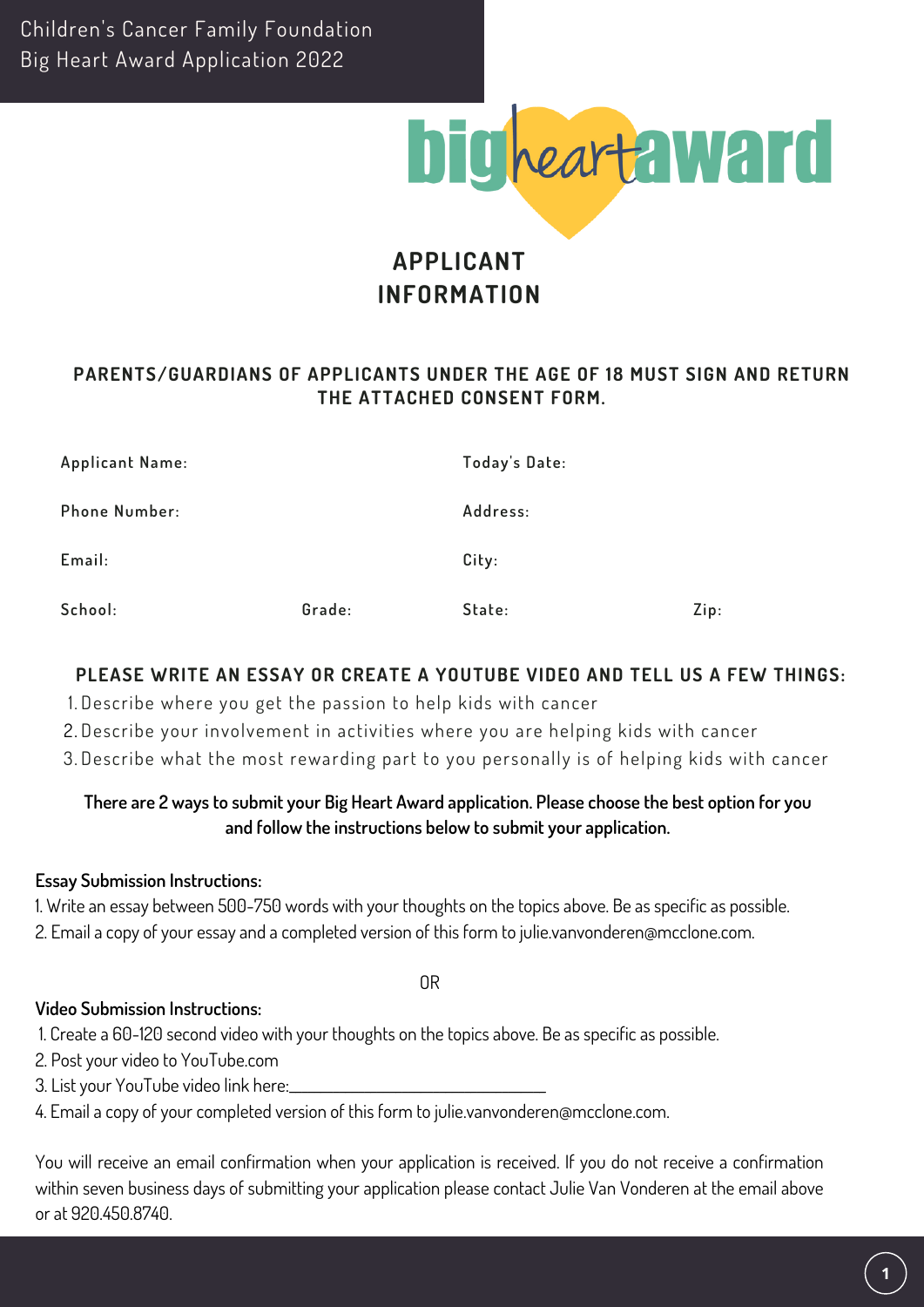

### **AWARD CONTEST RULES**

#### **ALL ENTRIES MUST BE RECEIVED ON OR BEFORE FEBRUARY 28, 2022 AND MUST FOLLOW ALL CONTEST RULES.**

- 1. The following documents must be submitted as part of this application: signed three-page application form and either a double-spaced, typed essay or a link to your YouTube video.
- 2. The essay or video must be an original work of the applicant and should reflect the subjects within the general scope of the requested information.
- 3. The essay must be typed. The essay cannot be less than 500 words or more than 750 words in length.
- 4. The video must be posted to YouTube and the link sent in with the application and cannot be less than 60 seconds or more than 120 seconds.
- 5. The Big Heart Award Committee will consist of CCFF Board members. Winners are chosen based on content, accuracy, quality and originality. All decisions are final.
- 6. All entries are subject to disqualification if they do not meet the above rules and requirements.
- 7. Entries must be received or postmarked by the required deadline. Entries received or postmarked after the required deadline will not be eligible for consideration.
- 8. Winners will be notified by **March 7, 2022.**